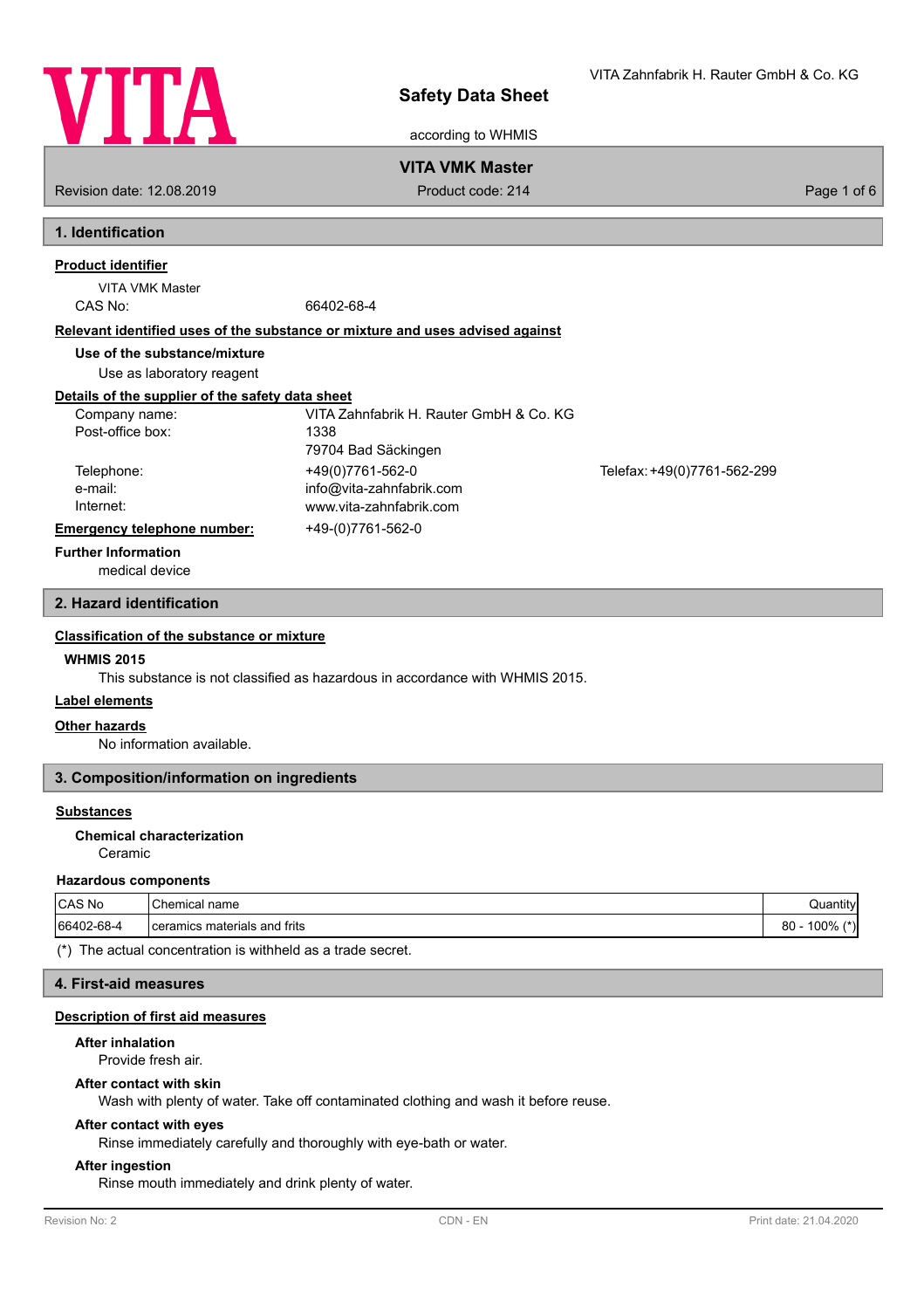

according to WHMIS

# **VITA VMK Master**

Revision date: 12.08.2019 **Product code: 214** Product code: 214 **Page 2 of 6** Page 2 of 6

# **Most important symptoms and effects, whether acute or delayed**

No information available.

# **Indication of immediate medical attention and special treatment needed**

Treat symptomatically.

## **5. Fire-fighting measures**

### **Extinguishing media**

#### **Suitable extinguishing media**

Co-ordinate fire-fighting measures to the fire surroundings.

### **Specific hazards arising from the hazardous product**

Non-flammable.

#### **Special protective equipment and precautions for fire-fighters**

In case of fire: Wear self-contained breathing apparatus.

#### **Additional information**

Collect contaminated fire extinguishing water separately. Do not allow entering drains or surface water.

#### **6. Accidental release measures**

### **Personal precautions, protective equipment and emergency procedures**

Avoid dust formation. Do not breathe dust.

#### **Environmental precautions**

Do not allow to enter into surface water or drains.

### **Methods and material for containment and cleaning up**

Take up mechanically. Treat the recovered material as prescribed in the section on waste disposal.

### **Reference to other sections**

Safe handling: see section 7 Personal protection equipment: see section 8 Disposal: see section 13

### **7. Handling and storage**

### **Precautions for safe handling**

#### **Advice on safe handling**

No special measures are necessary.

### **Advice on protection against fire and explosion**

No special fire protection measures are necessary.

#### **Conditions for safe storage, including any incompatibilities**

## **Requirements for storage rooms and vessels**

Keep container tightly closed.

## **Hints on joint storage**

No special measures are necessary.

# **8. Exposure controls/Personal protection**

# **Control parameters**

## **Exposure controls**

## **Protective and hygiene measures**

Take off contaminated clothing. Wash hands before breaks and after work. When using do not eat, drink, smoke, sniff.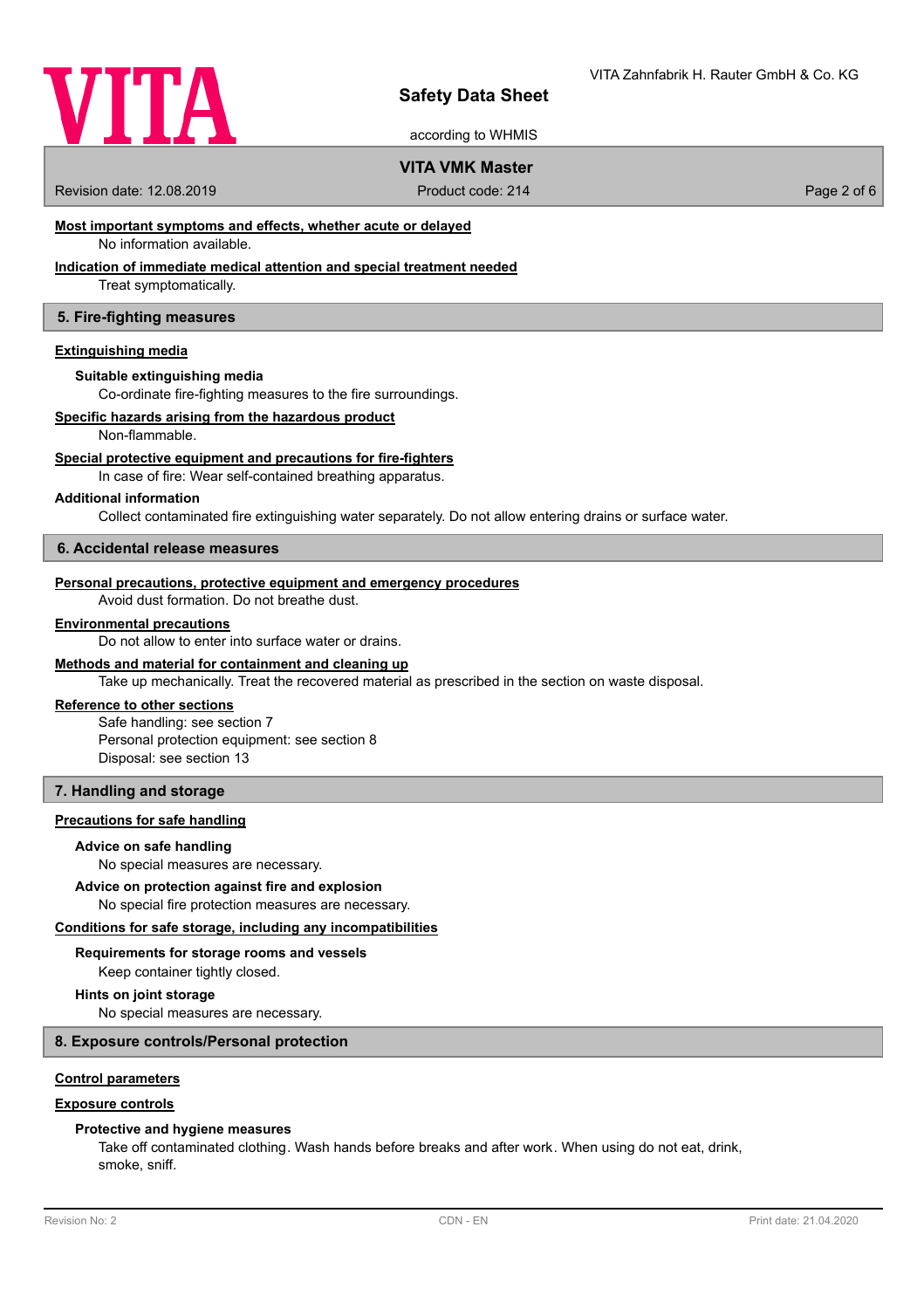

according to WHMIS

# **VITA VMK Master**

Revision date: 12.08.2019 Product code: 214 Page 3 of 6

## **Eye/face protection**

Wear eye protection/face protection. Dust protection eye glasses

### **Hand protection**

When handling with chemical substances, protective gloves must be worn with the CE-label including the four control digits. The quality of the protective gloves resistant to chemicals must be chosen as a function of the specific working place concentration and quantity of hazardous substances. For special purposes, it is recommended to check the resistance to chemicals of the protective gloves mentioned above together with the supplier of these gloves. Recommended glove articles KCL Dermatril P NBR (Nitrile rubber)

#### **Skin protection**

Use of protective clothing.

### **Respiratory protection**

In case of inadequate ventilation wear respiratory protection. Provide adequate ventilation as well as local exhaustion at critical locations. Technical ventilation of workplace

# **9. Physical and chemical properties**

## **Information on basic physical and chemical properties**

| Physical state:<br>Colour:                                                                  | solid          |                                  |
|---------------------------------------------------------------------------------------------|----------------|----------------------------------|
| Odour:                                                                                      | characteristic |                                  |
| pH-Value:                                                                                   |                | not determined                   |
| Changes in the physical state<br>Melting point:<br>Initial boiling point and boiling range: |                | not determined<br>?              |
| Flash point:                                                                                |                | ?                                |
| <b>Flammability</b><br>Solid:<br>Gas:                                                       |                | not determined<br>not applicable |
| <b>Explosive properties</b><br>The product is not: Explosive.                               |                |                                  |
| Lower explosive limits:                                                                     |                | not determined                   |
| Upper explosive limits:                                                                     |                | not determined                   |
| <b>Auto-ignition temperature</b><br>Solid:<br>Gas:                                          |                | not determined<br>not applicable |
| Decomposition temperature:                                                                  |                | not determined                   |
| <b>Oxidizing properties</b><br>Not oxidising.                                               |                |                                  |
| Vapour pressure:<br>(at 50 $°C$ )                                                           |                | <=1100 hPa                       |
| Density:                                                                                    |                | 2,40000 $g/cm3$                  |
| Water solubility:                                                                           |                | No                               |
| Solubility in other solvents<br>not determined                                              |                |                                  |
| Partition coefficient:                                                                      |                | not determined                   |
| Vapour density:                                                                             |                | not determined                   |
| Evaporation rate:                                                                           |                | not determined                   |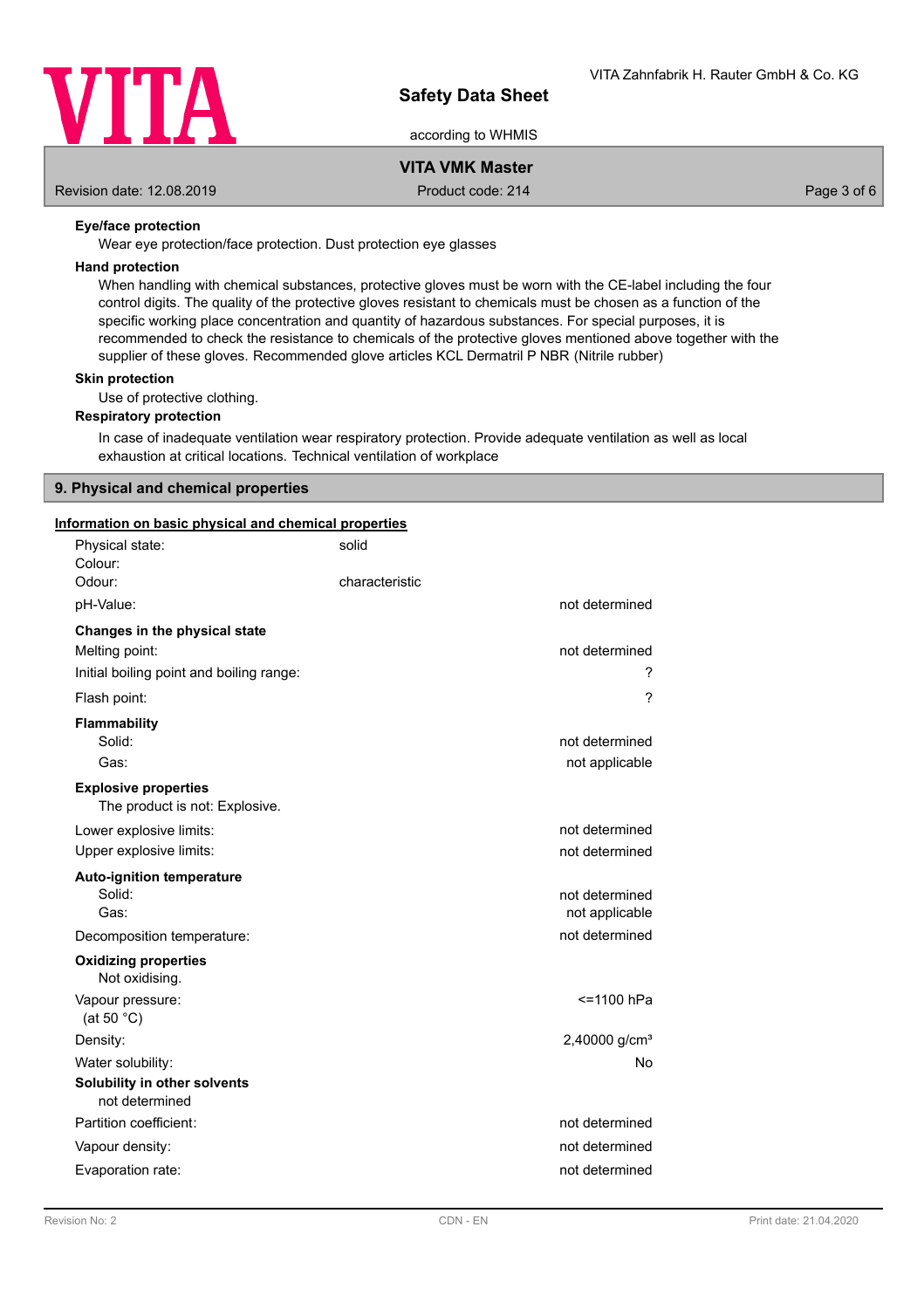

according to WHMIS

# **VITA VMK Master**

Revision date: 12.08.2019 **Product code: 214** Product code: 214 **Page 4 of 6** Page 4 of 6

## **Other information**

Solid content: 100.0 %

### **10. Stability and reactivity**

### **Reactivity**

No hazardous reaction when handled and stored according to provisions.

### **Chemical stability**

The product is stable under storage at normal ambient temperatures.

### **Possibility of hazardous reactions**

No known hazardous reactions.

#### **Conditions to avoid**

none

### **Incompatible materials**

No information available.

### **Hazardous decomposition products**

No known hazardous decomposition products.

### **11. Toxicological information**

### **Information on toxicological effects**

#### **Acute toxicity**

Based on available data, the classification criteria are not met.

### **Irritation and corrosivity**

Based on available data, the classification criteria are not met.

### **Sensitizing effects**

Based on available data, the classification criteria are not met.

# **Carcinogenic/mutagenic/toxic effects for reproduction**

Based on available data, the classification criteria are not met.

## **STOT-single exposure**

Based on available data, the classification criteria are not met.

#### **STOT-repeated exposure**

Based on available data, the classification criteria are not met.

# **Aspiration hazard**

Based on available data, the classification criteria are not met.

#### **Additional information on tests**

The substance is classified as not hazardous according to regulation (EC) No 1272/2008 [CLP].

### **12. Ecological information**

## **Ecotoxicity**

The product is not: Ecotoxic.

# **Persistence and degradability**

The product has not been tested.

### **Bioaccumulative potential**

The product has not been tested.

# **Mobility in soil**

The product has not been tested.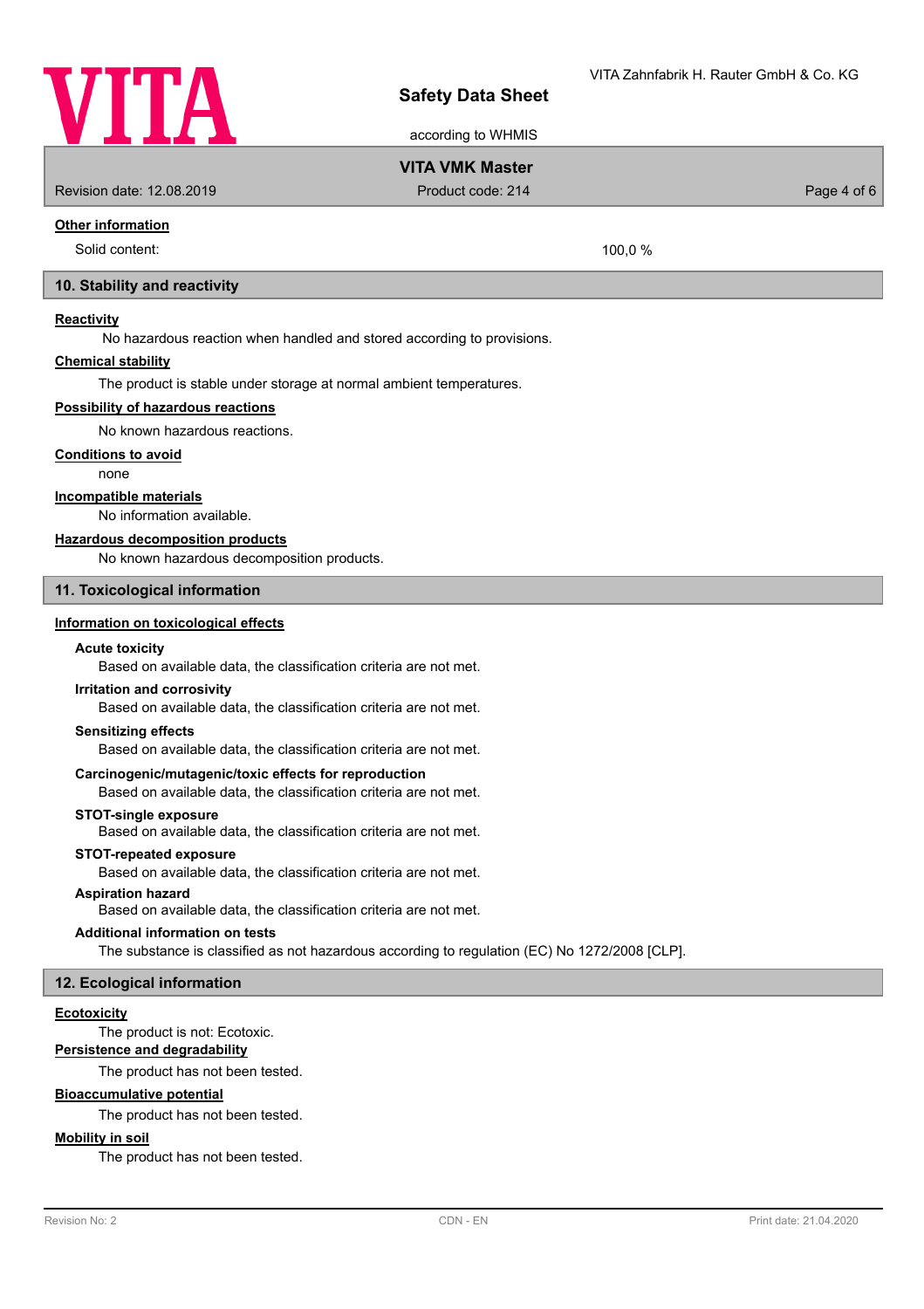

according to WHMIS

# **VITA VMK Master**

Revision date: 12.08.2019 Product code: 214 Page 5 of 6

### **Other adverse effects**

No information available.

# **Further information**

Avoid release to the environment.

## **13. Disposal considerations**

### **Waste treatment methods**

#### **Disposal recommendations**

Do not allow to enter into surface water or drains. Dispose of waste according to applicable legislation.

### **Contaminated packaging**

Wash with plenty of water. Completely emptied packages can be recycled.

### **14. Transport information**

## **Marine transport (IMDG)**

| UN number:                       | No dangerous good in sense of this transport regulation. |
|----------------------------------|----------------------------------------------------------|
| United Nations proper shipping   | No dangerous good in sense of this transport regulation. |
| name:                            |                                                          |
| Transport hazard class(es):      | No dangerous good in sense of this transport regulation. |
| Packing group:                   | No dangerous good in sense of this transport regulation. |
| Air transport (ICAO-TI/IATA-DGR) |                                                          |
| UN number:                       | No dangerous good in sense of this transport regulation. |
| United Nations proper shipping   | No dangerous good in sense of this transport regulation. |
| name:                            |                                                          |
| Transport hazard class(es):      | No dangerous good in sense of this transport regulation. |
| Packing group:                   | No dangerous good in sense of this transport regulation. |
| <b>Environmental hazards</b>     |                                                          |
| ENVIRONMENTALLY HAZARDOUS:       | no                                                       |

### **15. Regulatory information**

# **Canadian regulations**

### **16. Other information**

#### **Abbreviations and acronyms**

ADR: Accord européen sur le transport des marchandises dangereuses par Route (European Agreement concerning the International Carriage of Dangerous Goods by Road ) IMDG: International Maritime Code for Dangerous Goods IATA: International Air Transport Association GHS: Globally Harmonized System of Classification and Labelling of Chemicals EINECS: European Inventory of Existing Commercial Chemical Substances ELINCS: European List of Notified Chemical Substances CAS: Chemical Abstracts Service LC50: Lethal concentration, 50% LD50: Lethal dose, 50% CLP: Classification, labelling and Packaging REACH: Registration, Evaluation and Authorization of Chemicals GHS: Globally Harmonised System of Classification, Labelling and Packaging of Chemicals UN: United Nations DNEL: Derived No Effect Level